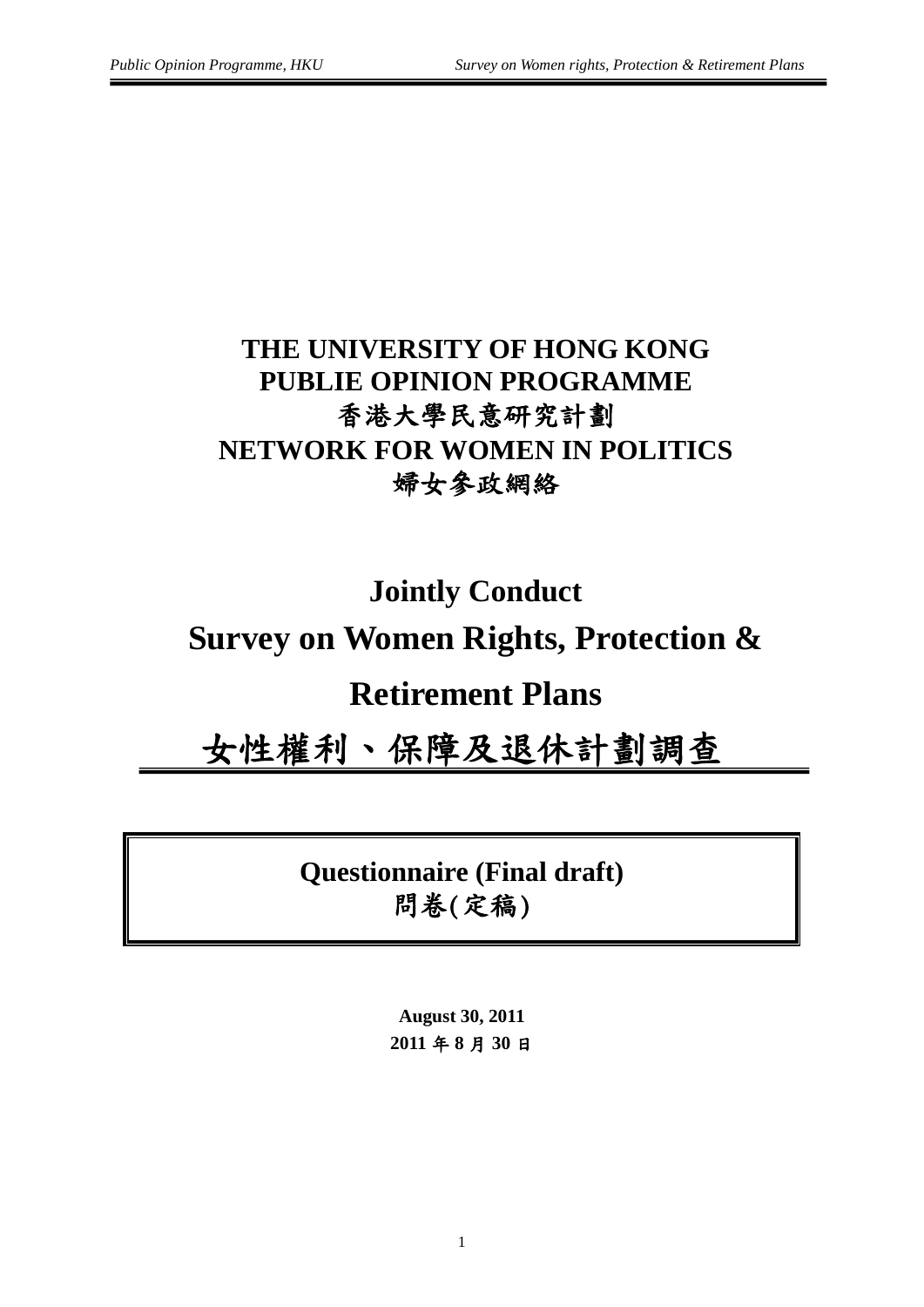### **Part 1 Introduction** 第一部分自 我 介 紹

Hello, sir/madam, my name is X. I'm an interviewer from the Public Opinion Programme (POP) of the University of Hong Kong. We would like to ask for your opinion on some retirement plan, women rights, and protection issues which would only take you a few minutes. Please rest assured that your phone number is randomly selected by our computer and your information provided will be kept strictly confidential. [Interviewers to note, if the respondent have any doubts or enquiries about the survey, please read out the following, "if you have any questions about the research, you can call xxxx-xxxx to talk to our supervisor. If you want to know more about the rights as a participant, please contact the Human Research Ethics Committee for Non-Clinical Faculties of the University of Hong Kong at xxxx-xxxx during office hours".]

喂,先生/小姐/太太你好,我姓 X,我係香港大學民意研究計劃既訪問員,我地宜家做 緊一項意見調查,想訪問你一D 有關退休、女性權利同保障既問題,我地只會阻你幾分 鐘時間,請你放心,你既電話號碼係經由我地既電腦隨機抽樣抽中既,而你提供既資料 係會絕對保密。【訪問員注意:如被訪者對今次訪問有任何疑問或查詢,訪問員可說「如 果你對今次既訪問有任何疑問,你可以打去熱線電話 xxxx-xxxx 同我地既督導員郭先生 聯絡,又或者喺辦公時間致電 xxxx-xxxx 向香港大學操守委員會【即香港大學非臨床研 究操守委員會】查詢今次既調查。」】

Is this your telephone number  $-$  xxxx-xxxx? 請問你既電話號碼係唔係 xxxx-xxxx?

Yes  $No \rightarrow$  Interview ends, thank you for your cooperation, bye-bye! 係 唔係 → 訪問告終,多謝合作,拜拜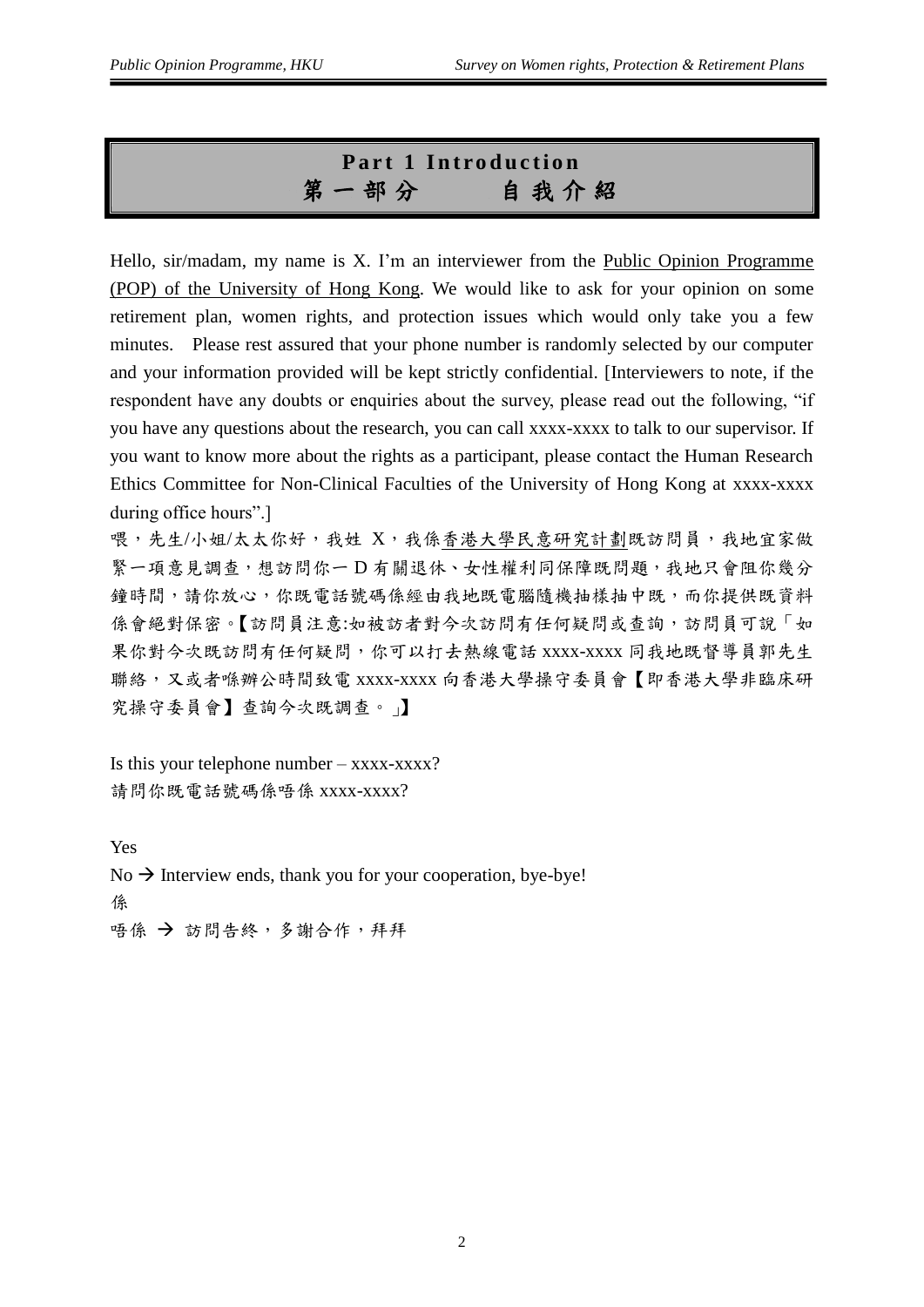#### **Part 2 Selection of Respondents** 第二部分選 出 被 訪 者

[S1] The target respondents of this survey are women aged between 18 and 65 years old. Does anyone in your household belong to this group? [If there is no target respondents in the household, terminate the interview, thank respondent's cooperation.] 呢份問卷既訪問對象係18至65歲既女士, 請問你屋企宜家有幾多位屬於呢個組別既呢? 【如果戶中冇合資格既被訪者,訪問告終;多謝合作,收線】

Yes, one  $\rightarrow$  Go to S2

Yes, more than one,  $\frac{1}{\sqrt{2}}$  [input exact figure]  $\rightarrow$  Go to S3

 $No \rightarrow$  Interview ends, thank you for your cooperation, bye-bye!

Refuse to answer  $\rightarrow$  Interview ends, thank you for your cooperation, bye-bye!

有一位 跳至 S2 有多過一位 跳至 S3 右 → 訪問告終,多謝合作,拜拜 訪者拒絕回答 → 訪問告終,多謝合作,拜拜

[S2] For quality control purpose, our conversation may be recorded. However, it is for internal reference only and will be destroyed shortly after our quality control process is completed. Is it okay for us to start this survey?

為左保障數據既真確性, 訪問可能會被錄音, 但只會用作內部參考,請問可唔可以開始訪 問呢?

 $Yes \rightarrow Start$  the interview

 $No \rightarrow$  Interview ends, thank you for your cooperation, bye-bye!

可以 → 開始訪問

唔可以 - 訪者拒絕回答 → 訪問告終,多謝合作,拜拜

[S3] Since we need to conduct random sampling, if there is more than one family member who is eligible, I would like to speak to the one who will have her birthday next. (Interviewers can read out the following, "for example, is there anyone who will have her birthday in August or within the next three months?") Is it okay for us to start this survey? 因為多過一位, 我地希望所有合資格既家庭成員都有同等機會接受訪問,所以想請即將 生日果位黎聽電話。(訪問員可舉例說明:『即係有冇8月或未來三個月內生日既女士係 度?』)開始訪問前,訪員必須讀出:為左保障數據既真確性,訪問可能會被錄音, 但只會 用作內部參考,請問可唔可以開始訪問呢?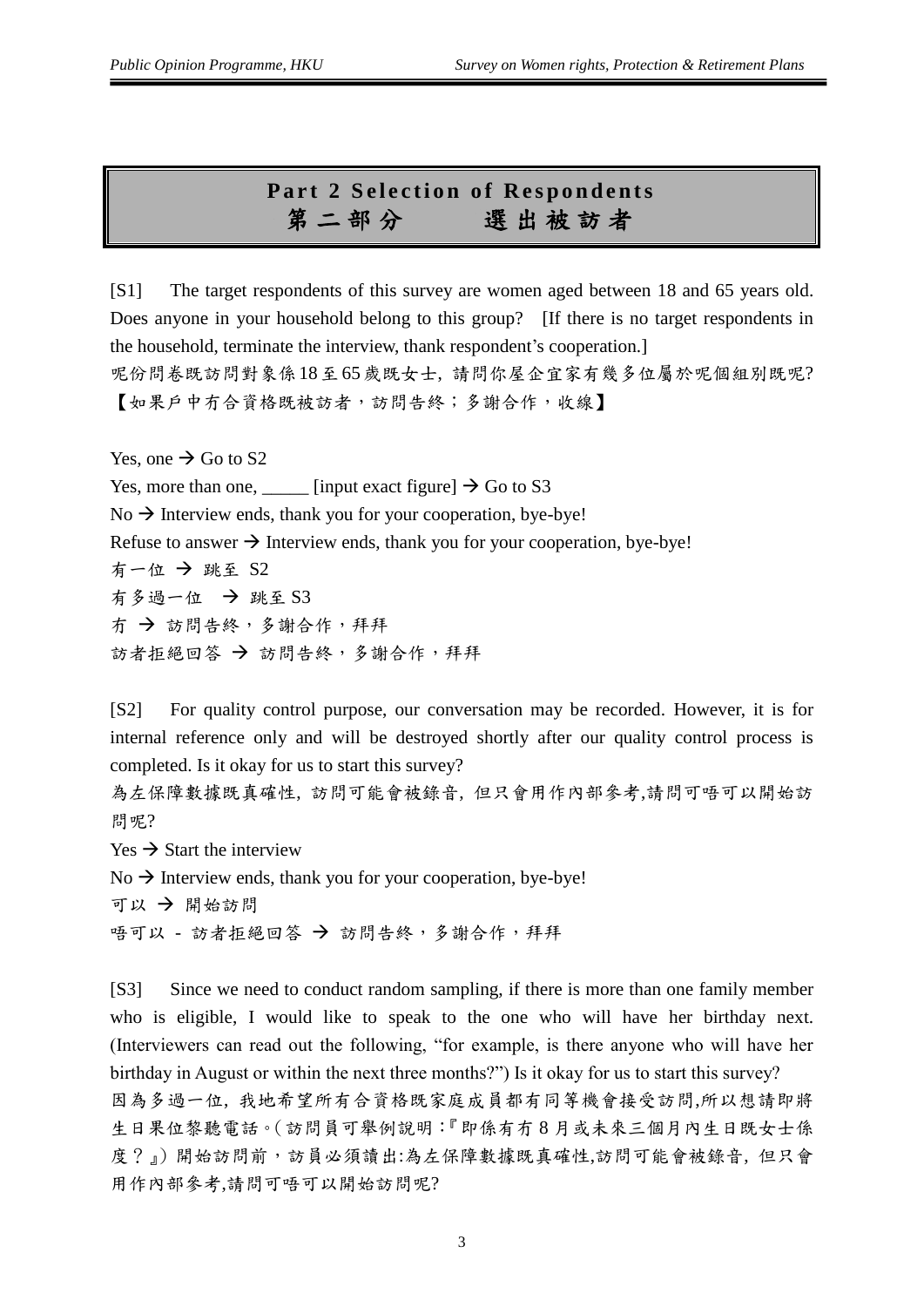Yes, the one who answered the phone is the respondent  $\rightarrow$  Start the interview Yes, another family member is the respondent [Interviewer to re-introduce him/herself] No – household level refusal  $\rightarrow$  Interview ends, thank you for your cooperation, bye-bye! No – known respondent refusal  $\rightarrow$  Interview ends, thank you for your cooperation, bye-bye! 可以 - 接聽電話的人士是被訪者 → 開始訪問 可以 - 其他家人是被訪者【訪員請重覆自我介紹。】

唔可以 - 家人拒絕回答 → 訪問告終,多謝合作,拜拜

唔可以 - 訪者拒絕回答 → 訪問告終,多謝合作,拜拜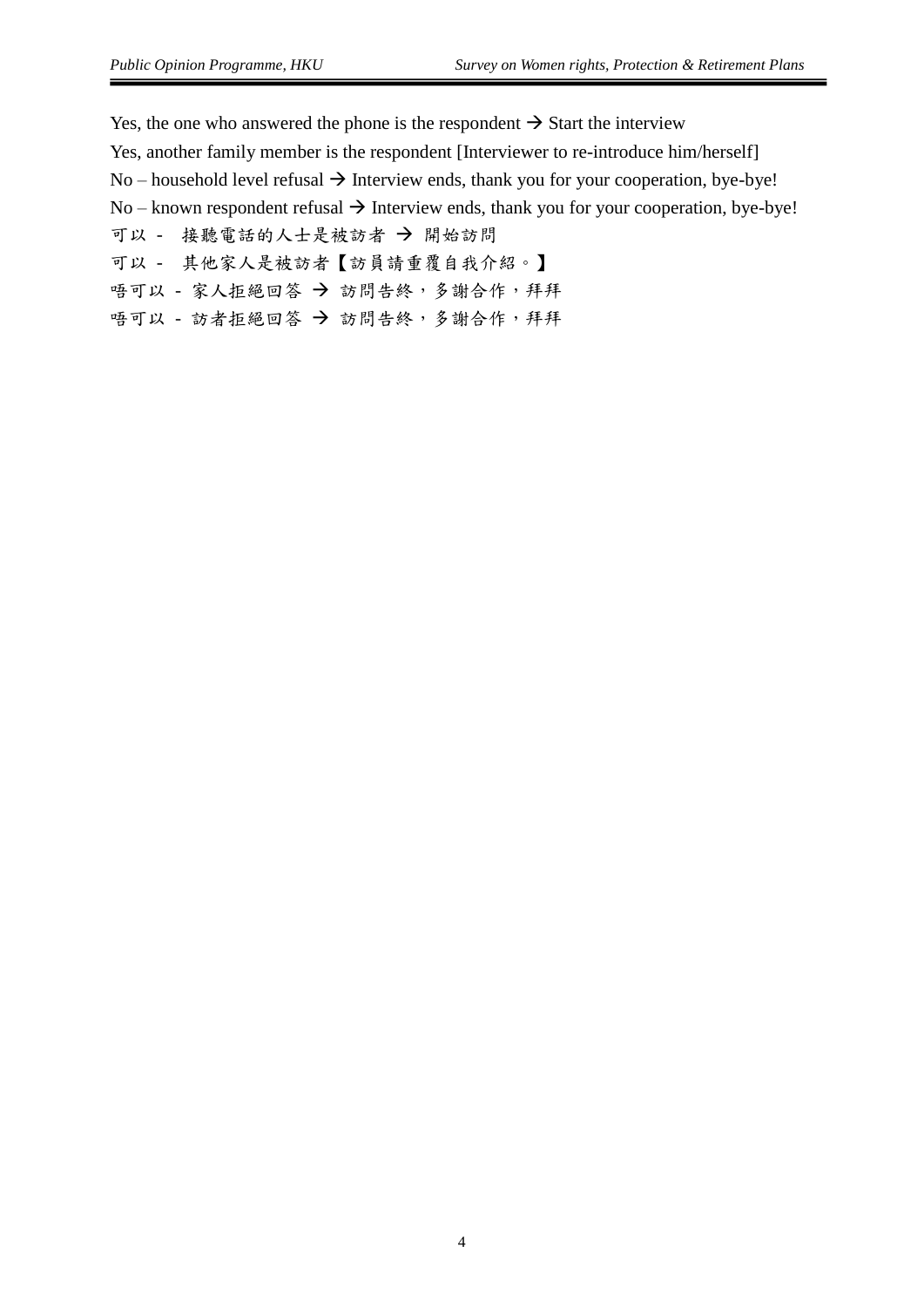#### **Part 3 Opinion Questions** 第三部分意 見 部 分

[Q1] How old is your most desirable retirement age? 請問你個人認為最理想既退休年齡係幾多歲? \_\_\_years old [Input exact figure] Don't know / hard to say Refuse to answer 有 \_\_\_歲 [入實數] 唔知/難講 拒答

[Q2] How about your most desirable retirement fund? 咁退休既時候,你個人認為最理想既積蓄同資產總值係幾多? \$1 million or below \$1,000,001 to \$ 2,000,000 \$2,000,001 to \$ 4,000,000 \$4,000,001 to \$ 6,000,000 \$6,000,001 to \$ 8,000,000 \$8,000,001 to \$ 10,000,000 More than \$ 10 millions Don't know / hard to say Refuse to answer 一百萬或以下 多過一百萬至二百萬 多過二百萬至四百萬 多過四百萬至六百萬 多過六百萬至八百萬 多過八百萬至一千萬 一千萬以上 唔知/難講

拒答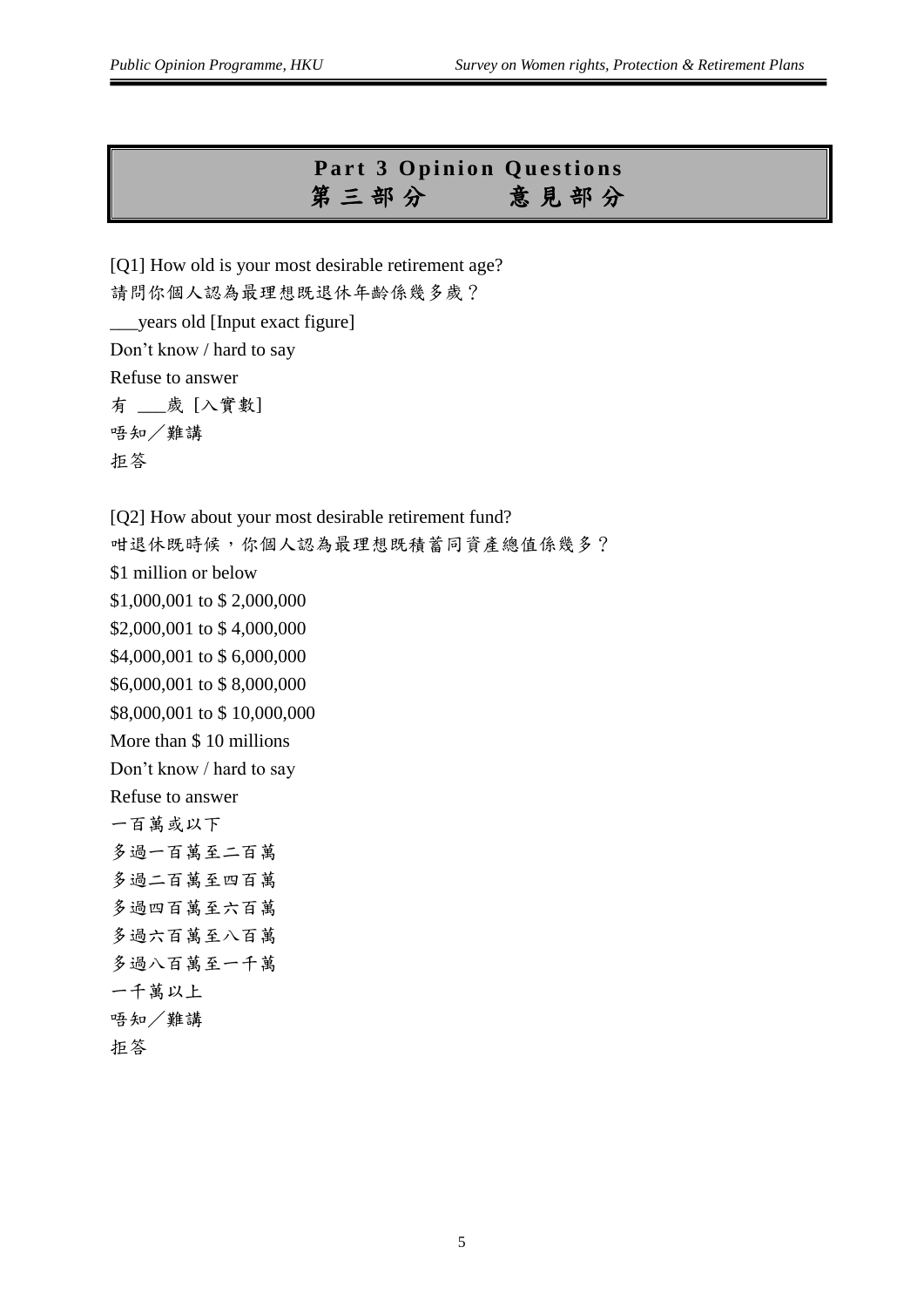[Q3] Which would be the major sources that support your spending after retirement of old age life? [Do not read out answers, multiple answers allowed]

請問支持你退休後或年老時的生活使費既主要財政來源係:[不讀答案,可選多項]

Personal savings (excluding MPF)

Pension

MPF

Earnings from spouse

Earnings from offspring

Investment

Government Social Welfare (e.g. CSSA, Old Age Allowance)

Others, please specify: \_\_\_\_\_\_\_\_\_\_\_\_\_\_\_\_\_\_\_\_\_\_ Will never retire

Not applicable Don't know / hard to say

Refuse to answer

私人儲蓄 (不包括強積金)

退休金

強積金

配偶/伴侶的收入

兒孫的收入

投資

政府社會福利 (例:綜援、生果金) 其他,請註明: \_\_\_\_\_\_\_\_\_\_\_\_\_\_\_ 唔會退休

唔知/難講

不適用

拒答

[Q4] Which aspects do you think you are spending / will spend most after retirement? [Do not read out answers, multiple answers allowed] 你認為退休生活既主要使費係/會使係邊度?[不讀答案,可選多項] Medical Enjoy life (e.g. travelling) Supporting offspring's life Housing Daily life expenditure (e.g. clothes, foods, transportations) Others, please specify: \_\_\_\_\_\_\_\_\_\_\_\_\_\_\_\_\_\_\_\_\_\_ Don't know / hard to say Refuse to answer 醫療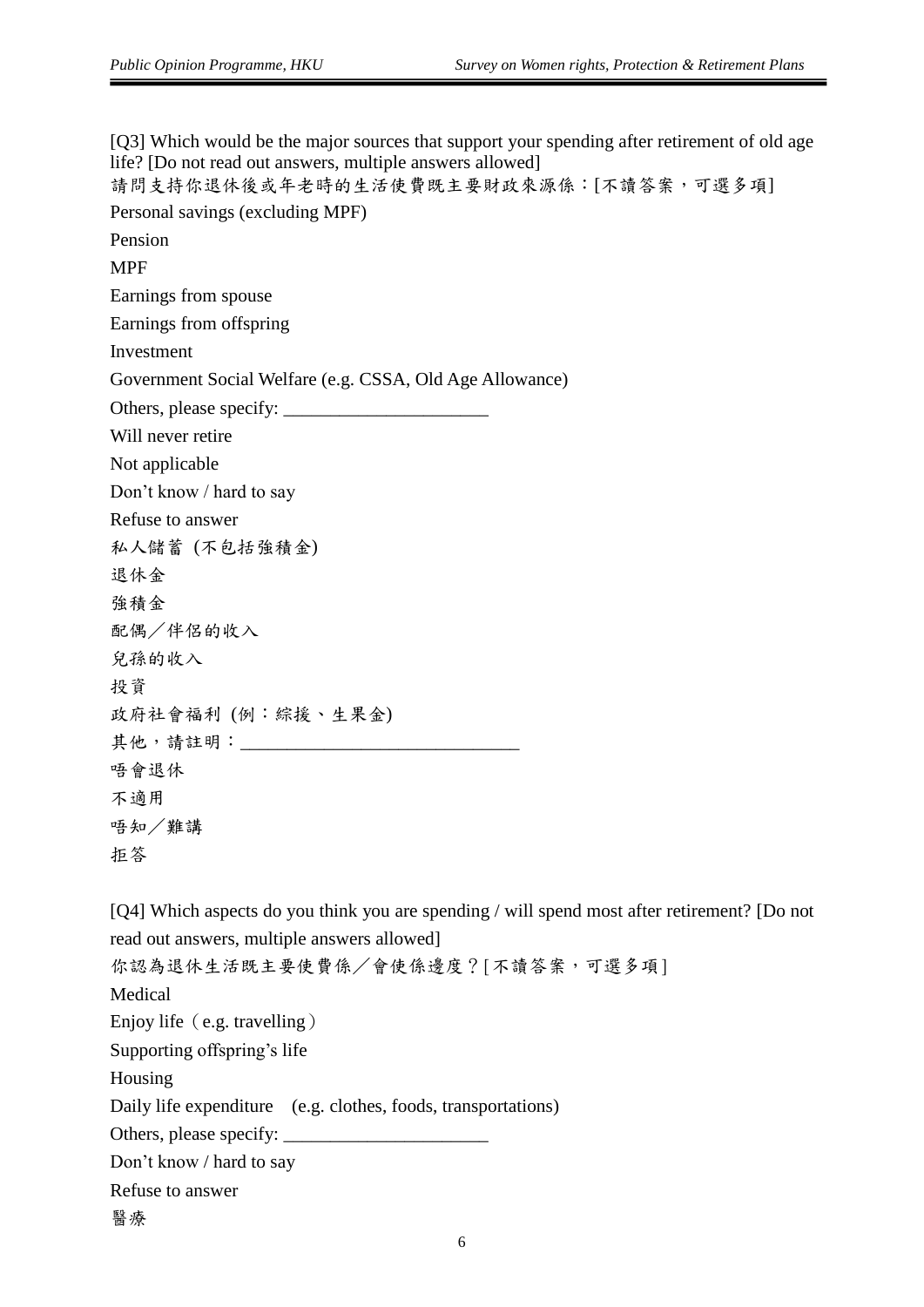享受人生 (如:旅遊) 支持子女生活 房屋 日常生活開支(如:衣服、食物、交通費) 其他,請註明: \_\_\_\_\_\_\_\_\_\_ 唔知/難講 拒答

[Q5] Are you currently working full-time or part-time? If not, are you a full time housewife or a retiree? 請問你而家係唔係全職或兼職工作人士,如果唔係,咁係唔係全職主婦,定係已經退休? Yes, working class No, retiree No, full-time housewife (Skip to Q9) No, others (Skip to Q9) Don't know / hard to say Refuse to answer 係在職人士 唔係,係退休人士 唔係,係全職主婦(跳至 Q9) 唔係,其他 (跳至 Q9) 唔知/難講

拒答

[Q6] [Only ask those "working class" or "retiree" in Q5] Then are you currently being, or had been, covered by an MPF scheme?

[只問 Q5 表示是"在職人士"或"退休人士"者] 咁請問你而家係唔係參加緊/有冇曾經參 加過強積金供款計劃?

Yes No (Skip to Q9) Don't know / hard to say (Skip to Q9) Refuse to answer (Skip to Q9) 係/有 唔係/冇(跳至 Q9) 唔知/難講(跳至 Q9) 拒答(跳至 Q9)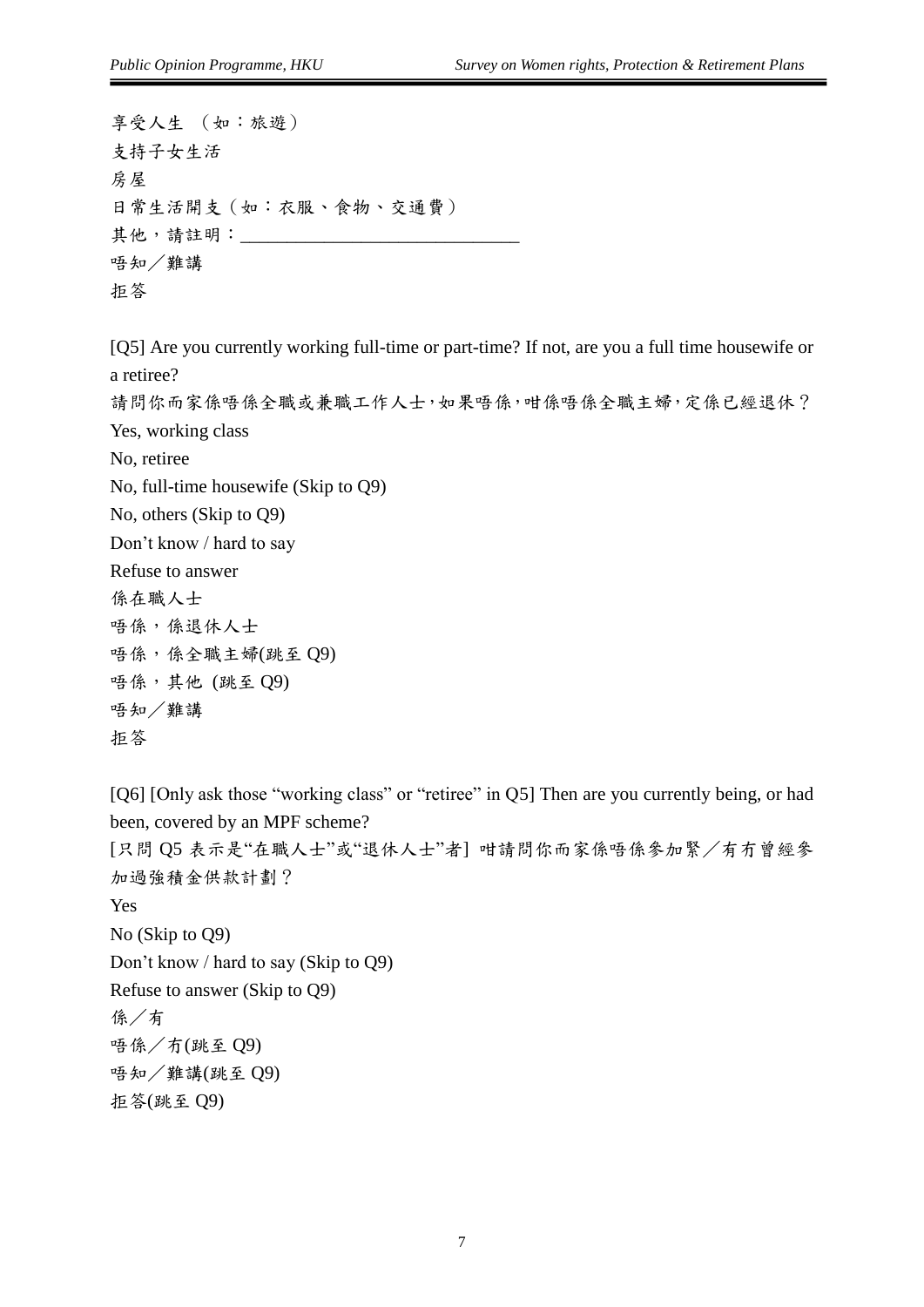[Q7] [Only for those who answered "yes" in Q6] Do you think the current MPF contributions are sufficient for your retirement or not?

[只問答 Q6 答"係/有"既被訪者] 請問你認為現時既強積金計劃供款足唔足夠支持你既 退休生活? Yes (Skip to Q9) No Don't know / hard to say (Skip to Q9) Refuse to answer (Skip to Q9) 足夠 (跳至 Q9)

唔足夠 唔知/難講 (跳至 Q9)

拒答 (跳至 Q9)

[Q8] [Only for those who answered "no" in Q7] If not, in your opinion, what would be a more preferred retirement protection scheme? [Do not read out answers, multiple answers allowed] [只問答 Q7 答"唔足夠"既被訪者] 如果唔夠,咁你認為點樣先係一個較理想既退休保障 計劃?[不讀答案,可選多項]

Amending the current system and increase the employee's contribution to  $\%$  of one's monthly salary [Input exact figure]

Amending the current system and increase the employer's contribution to  $\%$  of one's

monthly salary [Input exact figure]

Amending the current system and lift the salary cap

Amending the current system and reduce administration fees

Amending the current system to increase the profit of contribution

Scrap the current system

Implement a universal pension scheme

Other, please specify: \_\_\_\_\_\_\_\_\_\_\_\_\_\_\_\_\_\_\_\_\_\_\_\_\_\_

Don't know / hard to say

Refuse to answer

修改現行既強積金計劃,增加僱員供款至佔每月收入\_\_\_\_\_\_% [入實數]

修改現行既強積金計劃,增加僱主供款至佔每月收入\_\_\_\_\_\_% [入實數]

修改現行既強積金計劃,提高最高入息水平

修改現行既強積金計劃,減少行政費

修改現行既強積金計劃以增加供款既利潤增長

廢除現行既強積金計劃

推行全民退休保障

其他,請註明: \_\_\_\_\_\_\_\_\_

唔知/難講

拒答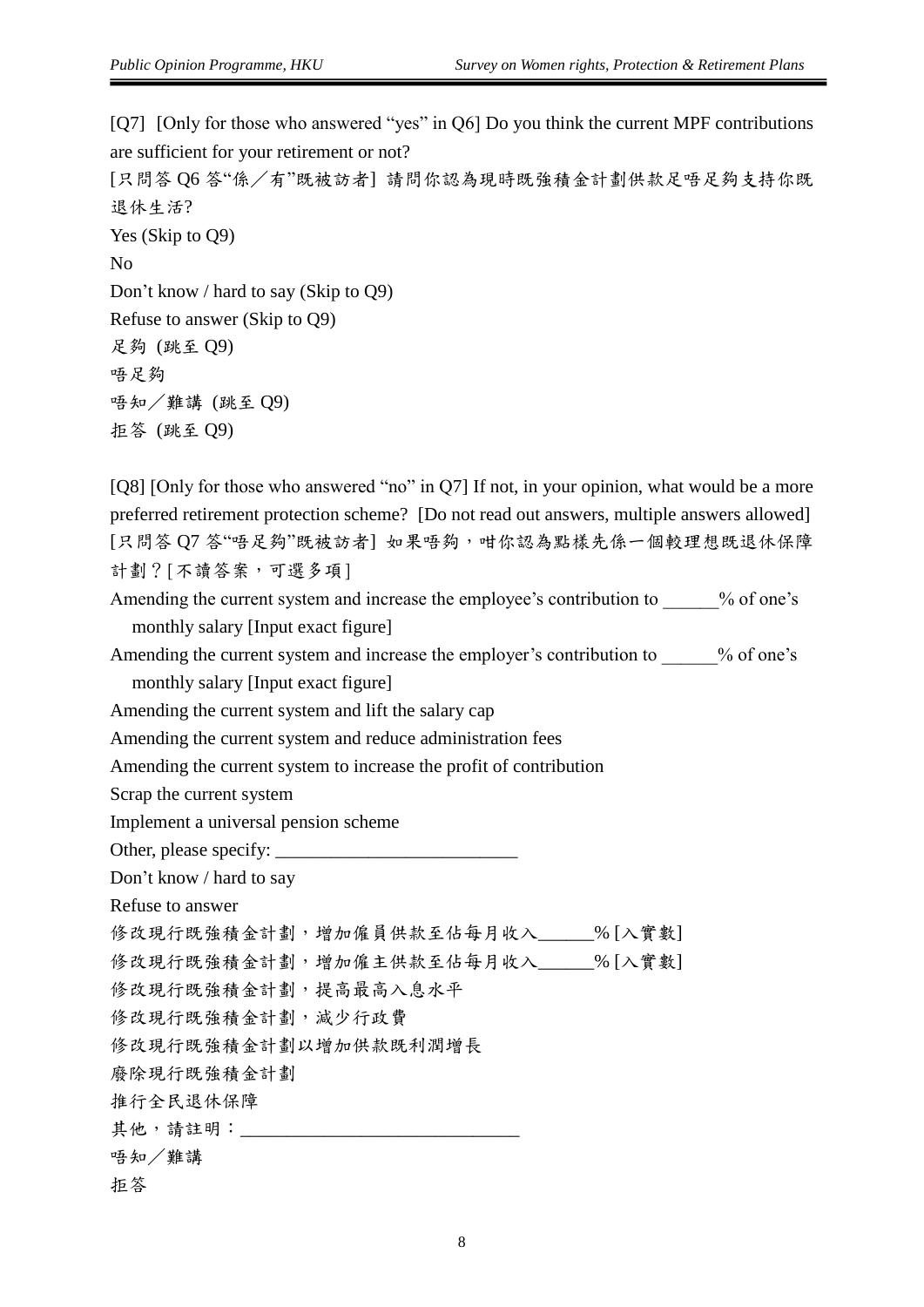[Q9] If the Government eventually decides to implement the Universal Pension Scheme, do you support or object that all Hong Kong people, including housewives and non-working women, should be entitled to this protection? [Interviewer to probe intensity] 如果政府決定推行「全民退休保障」,你贊成定反對所有香港人,包括家庭主婦、非在 職婦女,都應該享有呢個保障?[訪員追問程度] Very much support Somewhat support Half-half Somewhat object Very much object Don't know / hard to say Refuse to answer 非常贊成 幾贊成 一半半 幾反對/唔係幾贊成 非常反對 唔知/難講 拒答

[Q10] Overall speaking, do you think the existing retirement protection provided for women, including housewives and non-working women, in Hong Kong is sufficient or not? [Interviewer to probe intensity] 整體來說,你認為香港現時提供予女性,包括家庭主婦、非在職婦女,既退休保障足唔 足夠?[訪員追問程度] Very sufficient (Skip to Q12) Somewhat sufficient (Skip to Q12) Half-half (Skip to Q12) Somewhat insufficient Very insufficient Don't know / hard to say (Skip to Q12) Refuse to answer (Skip to Q12) 非常足夠 (跳至 Q12) 幾足夠 (跳至 Q12) 一半半 (跳至 Q12) 幾唔足夠/唔係幾足夠 非常唔足夠 唔知/難講 (跳至 Q12) 拒答 (跳至 Q12)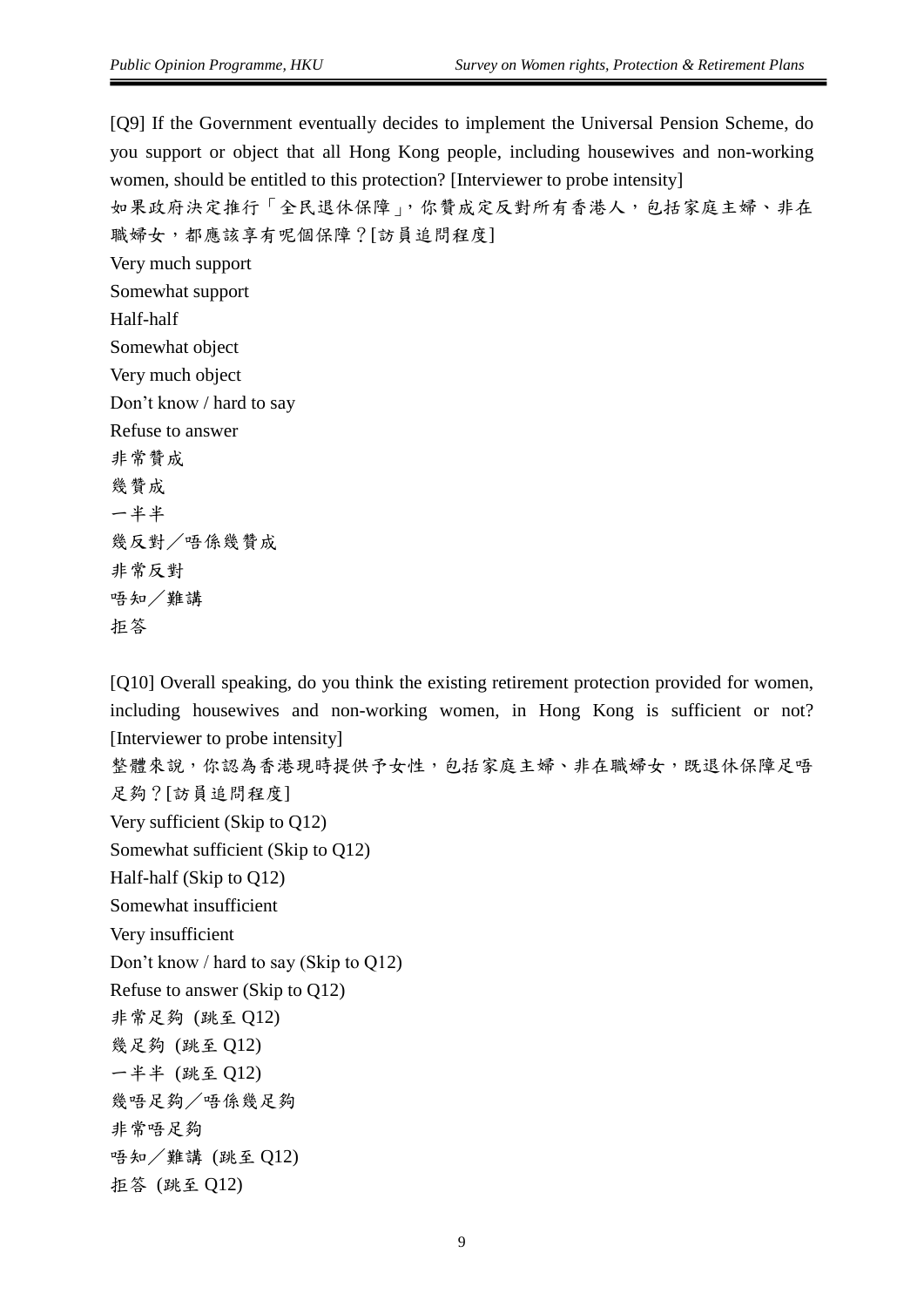[Q11] [Only for those who answered "somewhat insufficient" or "very insufficient" in Q10] Why you think the retirement protection for women in Hong Kong is not sufficient? [Do not read out answers, multiple answers allowed]

[只問答 Q10 答"幾唔足夠/唔係幾足夠"或"非常唔足夠"既被訪者] 點解你會覺得香港 為女性提供既退休生活保障唔足夠?[不讀答案,可選多項]

Not enough social welfare for elderly women

Still have sex discrimination against women which affects their opportunity

Not enough law to protect women rights

Most HK women still need to take care of the family, which affect their preparation for the retirement

Inflation / poor economic prospects

Full-time housewives are not covered by any retirement protection scheme

Can only rely on the support of spouse / family members

Others, please specify:

Don't know / hard to say

Refuse to answer

對女性長者的社會保障不足

社會上仍有性別歧視(男女不平等),女性的機會較少

法律不足以保障女性權益

大部分女性要兼顧工作及家庭,沒有時間作準備

通漲/對經濟前景悲觀

全職家庭主婦不被納入任何退休保障內

只能夠倚靠伴侶/家人的支持

其他,請註明:

唔知/難講

[Q12] Do you think the current social welfare system in Hong Kong, in particular the retirement protection, is fair to both genders? [Interviewers to probe intensity] 你認為香港現時既社會保障制度,特別係退休生活保障,係唔係公平對待男女兩性?[訪 員追問程度] Very fair (Skip to Q14) Somewhat fair (Skip to Q14) Half-half (Skip to Q14) Somewhat unfair Very unfair Don't know / hard to say (Skip to Q14) Refuse to answer (Skip to Q14) 非常公平 (跳至 Q14) 幾公平 (跳至 Q14)

拒答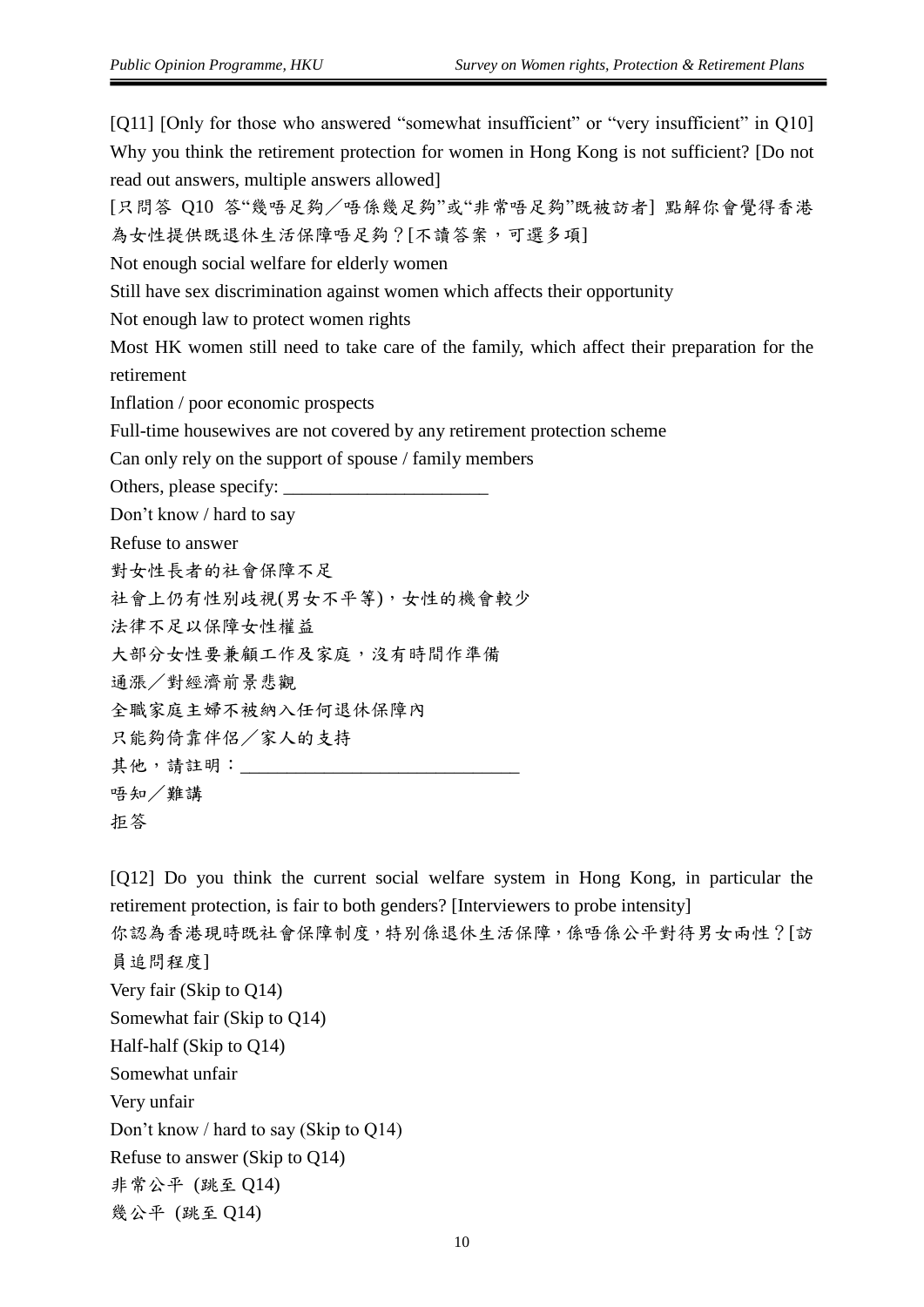一半半 (跳至 Q14) 幾唔公平/唔係幾公平 非常唔公平 唔知/難講 (跳至 Q14) 拒答 (跳至 Q14)

[Q13] [Only ask those who answered "somewhat unfair / very unfair" in Q12] Then, do you think the following measures can improve the unfair situation? Any other suggestions? [Read out answers, order to be randomized by computer, multiple answers allowed]

[只問 Q12 答 "幾唔公平/唔係幾公平"或"非常唔公平"者] 咁你認為以下既方法可唔可 以改善呢個不公平情況?仲有冇其他建議?[讀出答案,次序由電腦隨機抽樣,可選多 項]

Establish a Universal Pension Scheme

Establish special funds to protect women who are financially supported by their spouses / family

Provide more child-care services, so working women can concentrate on pursuing their career

Provide more medical care protection for women

Raise the contribution of MPF for working women

Educate women to prepare for their retirement

Others, please specify:

Don't know / hard to say

Refuse to answer

設立全民退休保障計劃

設立特別基金保障倚靠伴侶或家人供養的女性

提供多些托兒服務,讓在職女性可專心發展事業

為女性提供多些醫療保障

提高在職女性強積金供款

教育女性為將來退休生活作準備

其他,請註明:\_\_\_\_\_\_\_\_\_

唔知/難講

拒答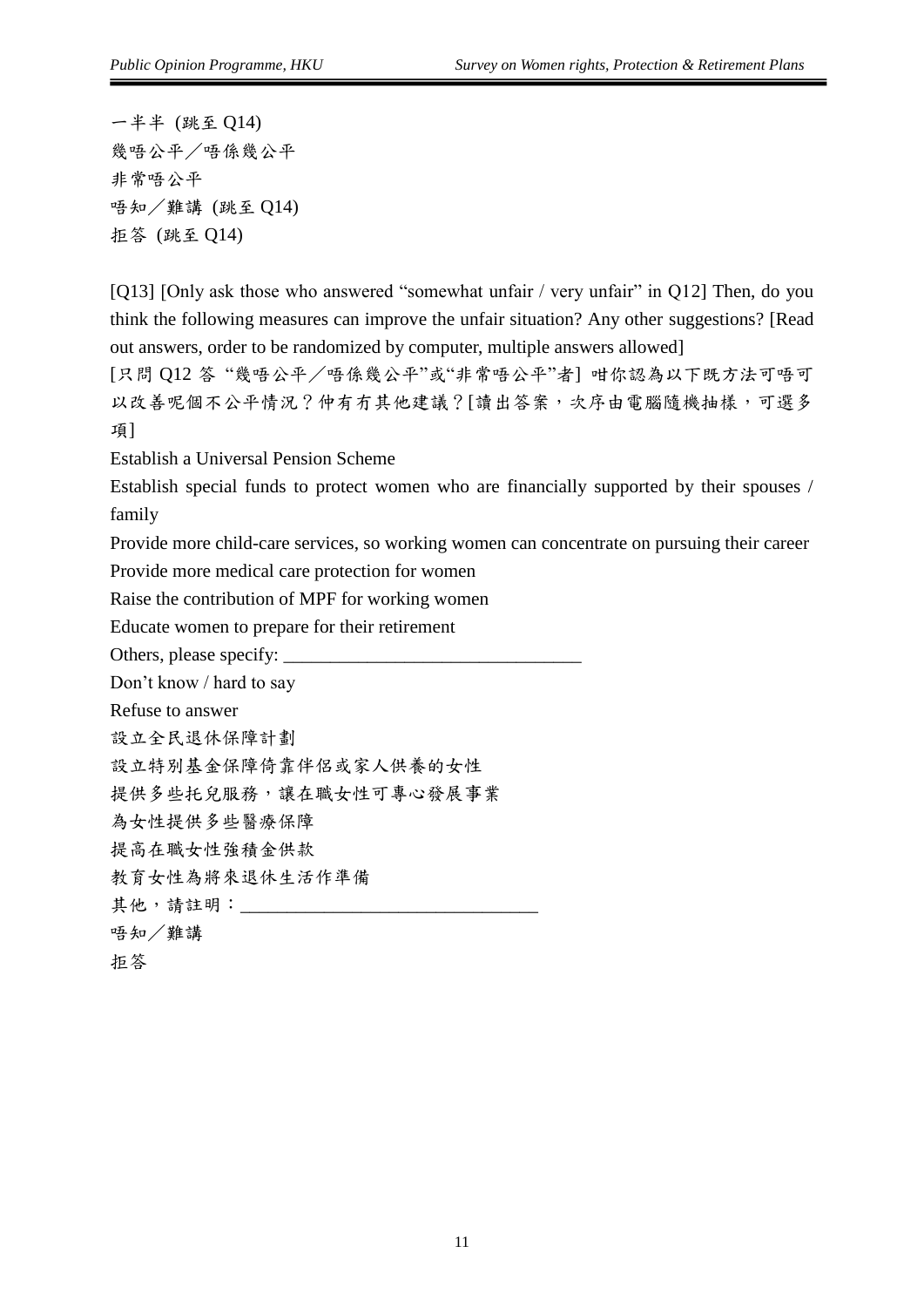[Q14] Among the existing LegCo members, which one do you think can represent and fight for women's right most? [Do not read out answers, single answer only]

你認為現任既立法會議員中,邊一個最能夠為婦女捍衞權益?[不讀答案,只選一項]

| Lee Cheuk-yan              | 李卓人  |
|----------------------------|------|
| Audrey Eu                  | 余若薇  |
| Wong Yuk-man               | 黄毓民  |
| Leung Kwok-hung            | 梁國雄  |
| <b>Jasper Tsang</b>        | 曾鈺成  |
| Albert Chan                | 陳偉業  |
| Albert Ho                  | 何俊仁  |
| Leung Kwan-yuen            | 梁君彦  |
| Emily Lau                  | 劉慧卿  |
| Li Fung-ying               | 李鳳英  |
| Joseph Lee                 | 李國麟  |
| Pan Pey-chyou              | 潘佩璆  |
| Patrick Lau                | 劉秀成  |
| <b>Vincent Fang</b>        | 方剛   |
| IP Wai-ming                | 葉偉明  |
| Samson Tam Wai-ho          | 譚偉豪  |
| Sophie Leung               | 梁劉柔芬 |
| Wong Ting-kwong            | 黄定光  |
| Jeffrey Lam                | 林健鋒  |
| Regina Ip                  | 葉劉淑儀 |
| Priscilla Leung Mei-fun    | 梁美芬  |
| Leung Ka-lau               | 梁家騮  |
| Lam Tai-fai                | 林大輝  |
| Chan Kin-por               | 陳健波  |
| Cheung Kwok-che            | 張國柱  |
| Wong Yung-kan              | 黄容根  |
| Raymond Ho                 | 何鍾泰  |
| Wong Kwok-kin              | 黃國健  |
| <b>Starry Wai-king Lee</b> | 李慧琼  |
| <b>Abraham Shek</b>        | 石禮謙  |
| <b>Timothy Fok</b>         | 霍震霆  |
| Lau Wong-fat               | 劉皇發  |
| Philip Wong                | 黄宜弘  |
| Chan Kam-lam               | 陳鑑林  |
| Wong Sing-chi              | 黃成智  |
| Paul Mo-po Chan            | 陳茂波  |
| Cheung Hok-ming            | 張學明  |
| David Li                   | 李國寶  |
| Tommy Cheung Yu-yan        | 張宇人  |
| Nai-wai Kam                | 甘乃威  |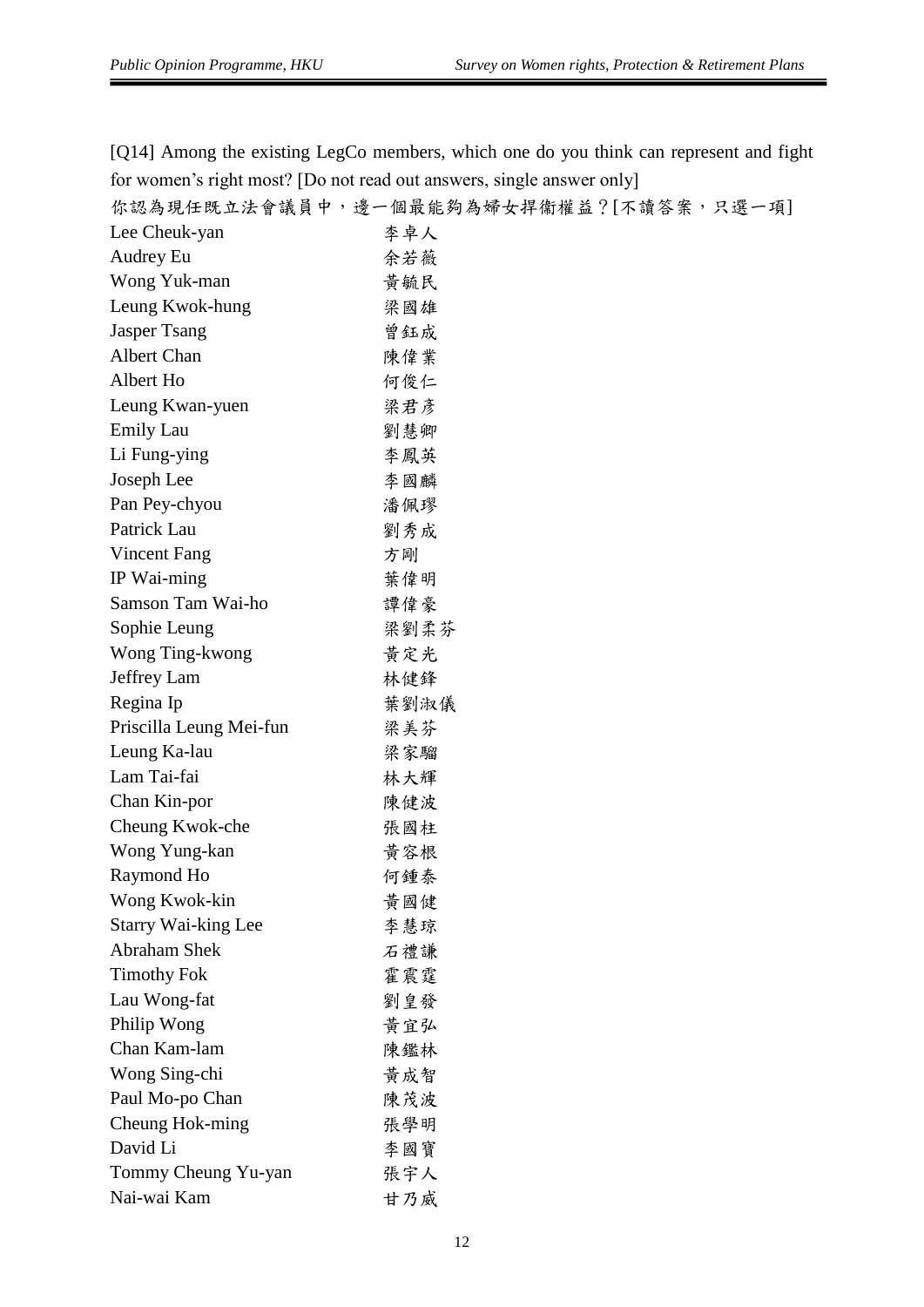| Chan Hak-kan        | 陳克勤 |
|---------------------|-----|
| Chim Pui-chung      | 詹培忠 |
| Wong Kwok-hing      | 王國興 |
| Cyd Ho Sau-lan      | 何秀蘭 |
| Frederick Fung      | 馮檢基 |
| Margaret Ng         | 吳靄儀 |
| Miriam Lau          | 劉健儀 |
| Ip Kwok-him         | 葉國謙 |
| Paul Tse Wai-chun   | 謝偉俊 |
| Fred Li             | 李華明 |
| Lau Kong-wah        | 劉江華 |
| Leung Yiu-chung     | 梁耀忠 |
| James To            | 涂謹申 |
| Lee Wing-tat        | 李永達 |
| Tong Ka-wah         | 湯家驊 |
| <b>Andrew Cheng</b> | 鄭家富 |
| Cheung Man-kwong    | 張文光 |
| Tam Yiu-chung       | 譚耀宗 |
| Alan Leong          | 梁家傑 |
| Tanya Chan          | 陳淑莊 |
| Don't know          | 唔知  |
| Refuse to answer    | 拒答  |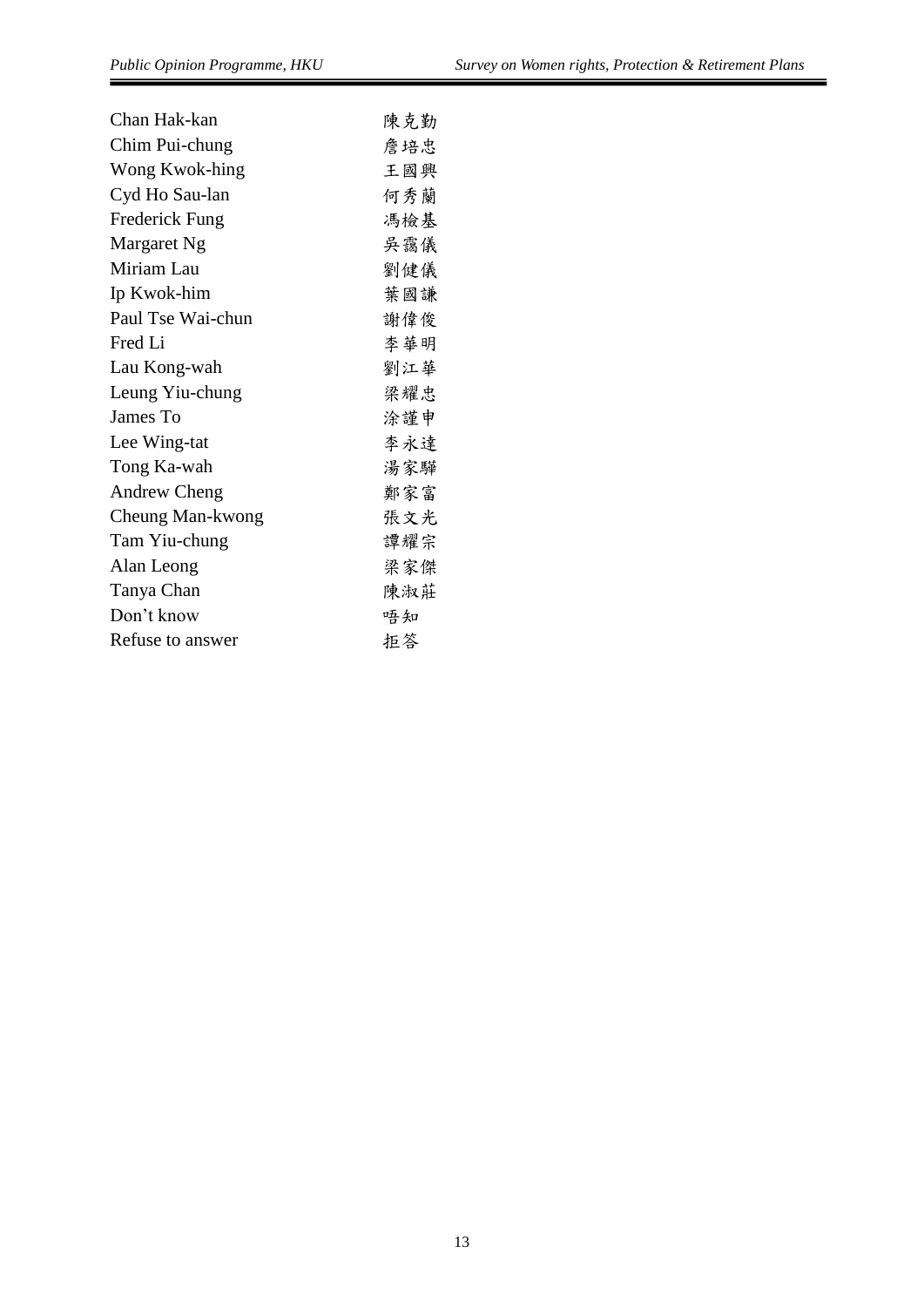#### Part 4 Demographics 第四部分個 人資料

We would like to ask you some personal information for further analyses. 我想問你些少個人資料,方便分析。

[DM1a] Age 年齡 \_\_\_\_\_ (Exact age) Do not want to tell \_\_\_\_\_\_\_(準確數字) 唔肯講

[DM1b] 【For those who do not want to tell their exact age】Age interval (Interviewer can read out the intervals)

【只問不肯透露準確年齡被訪者】年齡 (範圍)[訪問員可讀出範圍] 18-19 20-29 30-39 40-49 50-59 60-65 Do not want to tell 18-19 歲 20-29 歲 30-39 歲 40-49 歲 50-59 歲 60-65 歲 唔肯講

[DM2] Education Attainment 教育程度 Primary school or below Secondary school Matriculated Tertiary, non-degree course Tertiary, degree course Master's degree Doctor's degree Refuse to answer 小學或以下 中學 預科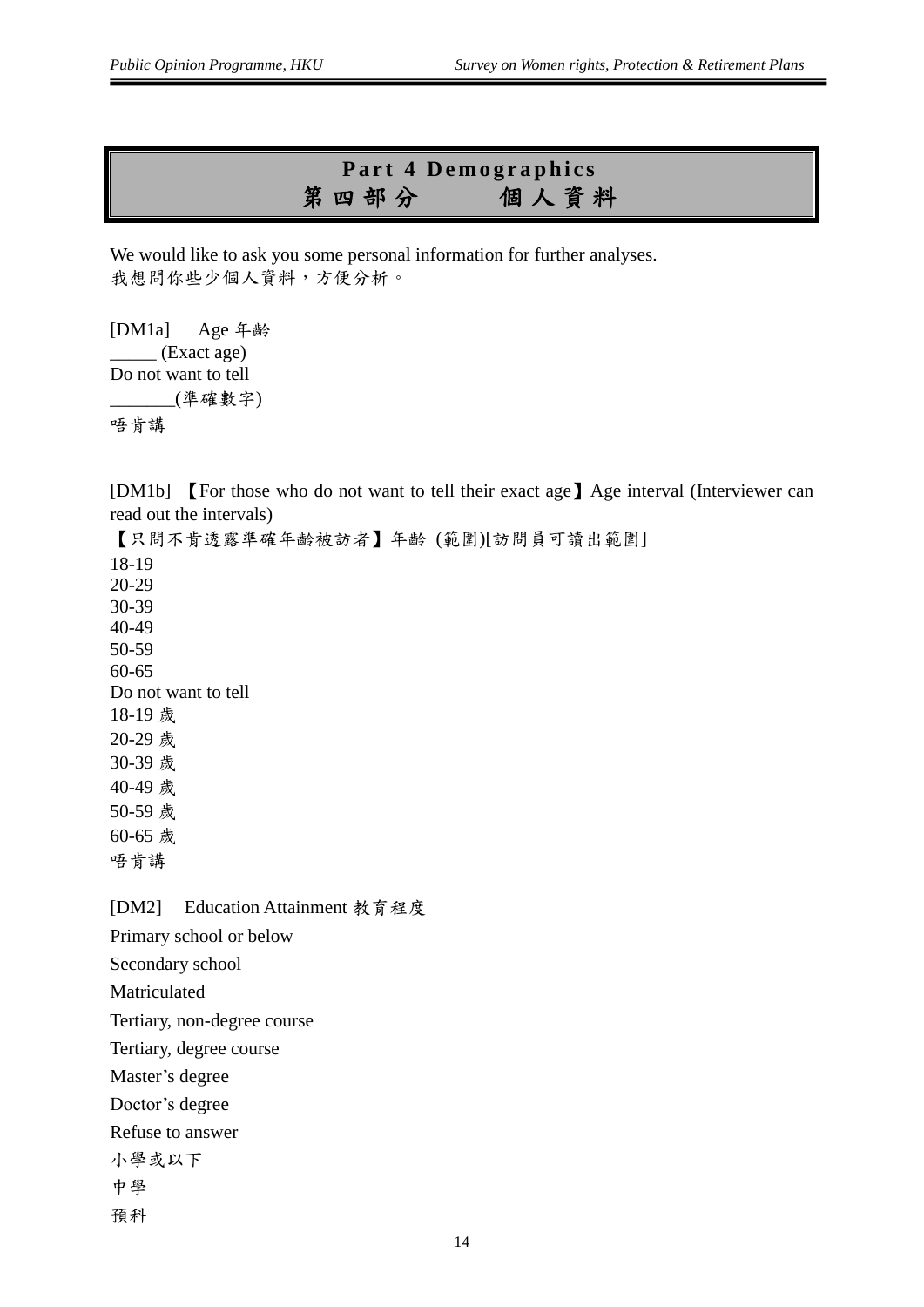專上非學位 專上學位 碩士學位 博士學位 拒答

[DM3a] Occupation 職業 Managers and executives Professionals Associate professionals Clerks Service workers and shop sales workers Skilled agricultural and fishery workers Craft and related workers Plant and machine operators and assemblers Non-skilled workers Students (Skip to End) Housewives (Skip to DM4) Retired (Skip to DM4) Cannot be classified Others (including unemployed and other non-working people) (Skip to DM4) Refuse to answer (Skip to DM4) 經理及行政人員 專業人員 輔助專業人員 文員 服務工作及商店銷售人員 漁農業熟練工人 手工藝及有關人員 機台及機器操作員及裝配員 非技術工人 學生 (跳至End) 家庭主婦 (跳至DM4) 巳退休 (跳至DM4) 不能辨別 (跳至DM4) 其他 (包括失業及其他非在職者) (跳至DM4) 拒答 (跳至DM4)